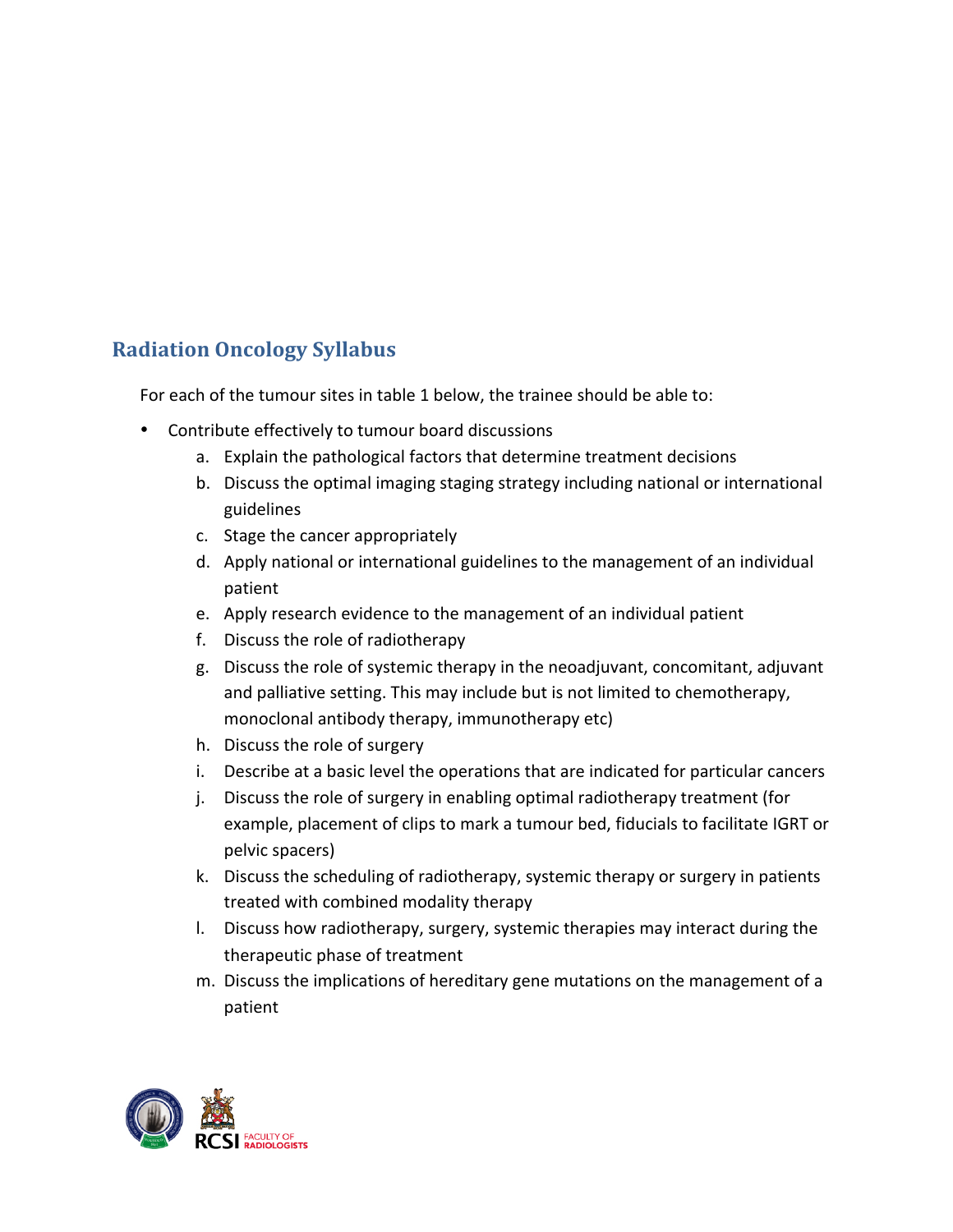- n. Discuss the management of a patient when there is therapeutic uncertainty, complexity and ambiguity
- o. Identify when a patient should be offered the opportunity to enter a research trial
- p. Justify a decision that radiotherapy, systemic therapy and surgery are not indicated
- q. Discuss the role of palliative care in the management of the patient
- Undertake the initial outpatient consultation
	- a. Structure the consultation effectively
	- b. Take a focused history, undertake a careful clinical examination and order relevant imaging and laboratory examinations
	- c. Elicit and manage psychosocial factors
	- d. Evaluate and discuss the possible management strategies taking into account the factors related to the cancer, the patient's goals, their comorbidities and frailty and the adverse effects of the possible options
	- e. Facilitate shared decision making with the patient and their family
	- f. Explain the implications of hereditary genetic abnormalities and refer appropriately for genetic counselling
	- g. Discuss a radiotherapy treatment strategy including:
		- i. Pre-treatment procedures which may be required such as dental review
		- ii. Goals of treatment
		- iii. Simulation procedures (including immobilization, use of contrast, fusion etc)
		- iv. Fractionation regimen
		- v. Acute toxicities and supportive measures
		- vi. Late toxicities
	- h. Identify when brachytherapy, stereotactic cranial radiotherapy SCRT,
		- stereotactic body radiotherapy (SBRT), proton therapy, intraoperative radiotherapy (IORT) or other specialist techniques may be of value and outline the procedure to the patient
	- i. Identify when systemic therapy alone or combined with radiotherapy may be of value and outline the process to the patient
	- j. Describe the acute and long term toxicities of the commonly used systemic therapies either alone or combined with radiotherapy
	- k. Identify when emergency surgery is indicated e.g. bowel obstruction or perforation or upper airways obstruction

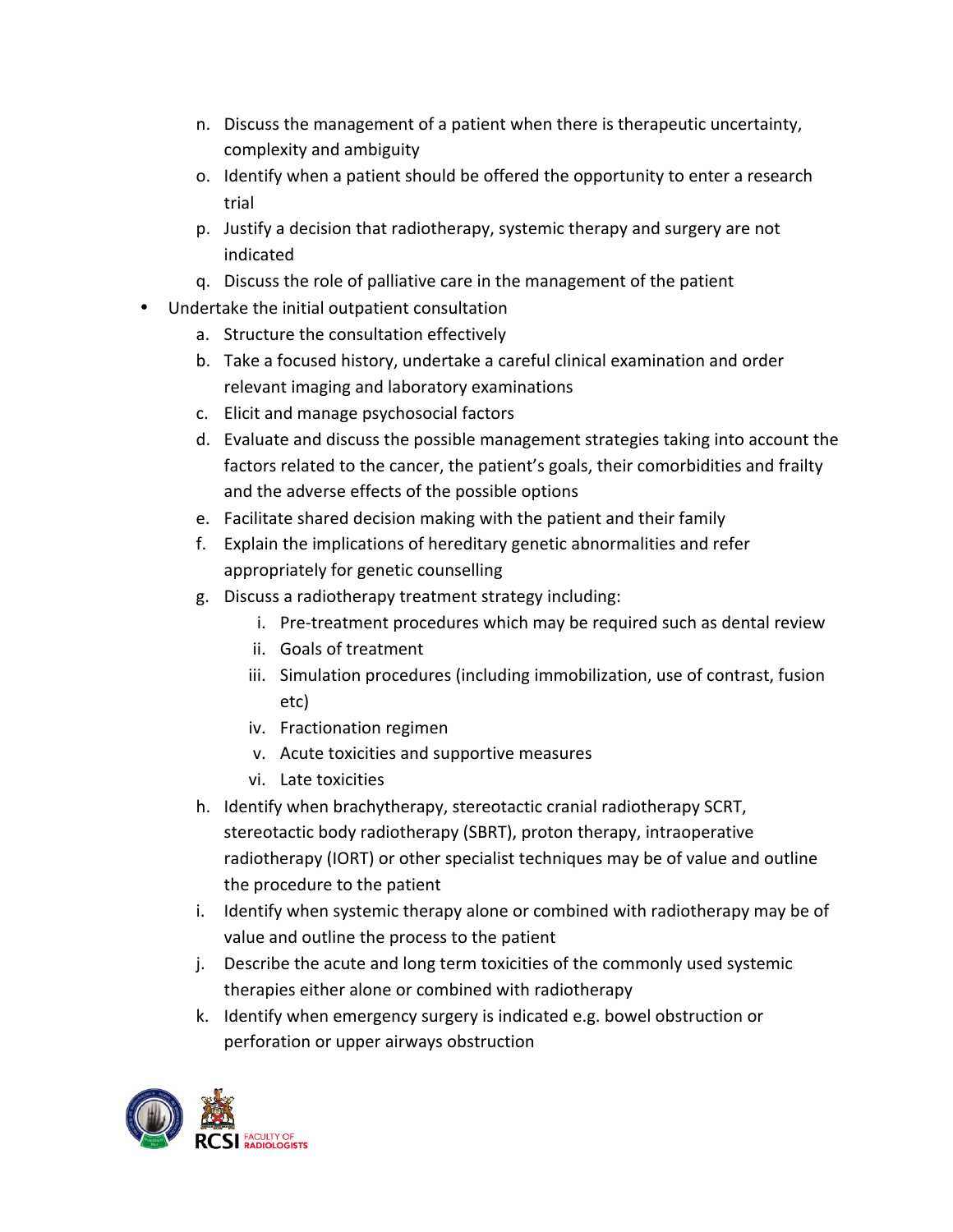- l. Identify when surgery may palliate symptoms or prolong life e.g., bile duct obstruction, hydronephrosis
- m. Diagnose and initiate appropriate management of oncological emergencies including:
	- i. Spinal cord compression
	- ii. SVC obstruction
	- iii. Neutropenic sepsis
	- iv. Thromboembolic disease
	- v. Metabolic abnormalities such as hypercalcaemia, hyponatraemia and hyperkalaemia
- Implement the treatment strategy
	- a. Request the appropriate simulation procedure(s)
	- b. Determine and outline the GTV, CTV, ITV, PTV, OAR and PRV using appropriate diagnostic scanning techniques including CT, MRI and PET/CT for external beam and brachytherapy plans, using planning atlases when indicated
	- c. Evaluate the dose constraints for normal tissues as defined on a DVH
	- d. Evaluate the external beam/brachytherapy treatment plan in collaboration with physicists and RTTs including conformal 3D and IMRT plans
	- e. Know the ICRU guidelines for prescribing, recording and reporting dose
	- f. Critically evaluate the dose distribution in the tumour volume and the OAR
	- g. Identify an adequate plan and suggest options for improving an inadequate plan
	- h. Take overall responsibility for the treatment plan
	- i. Evaluate the risks and benefits of an external beam/brachytherapy treatment plan
	- j. Balance tumour control against potential damage to OAR and resulting toxicities
	- k. Modify treatment plan according to individual characteristics such as comorbidities and systemic treatment
	- I. Verify radiotherapy treatments, describe techniques available for real time image guidance.
	- m. Assess accuracy of patient set up and recommend adjustments
	- n. Know the level of tolerance accepted for set up margins in the department and how this influences PTV
	- o. Discuss the indications and aims of brachytherapy.
		- i. Describe the methods available
		- ii. Describe the principles of dose prescription
	- p. Discuss the indications and aims of use of radioactive isotopes

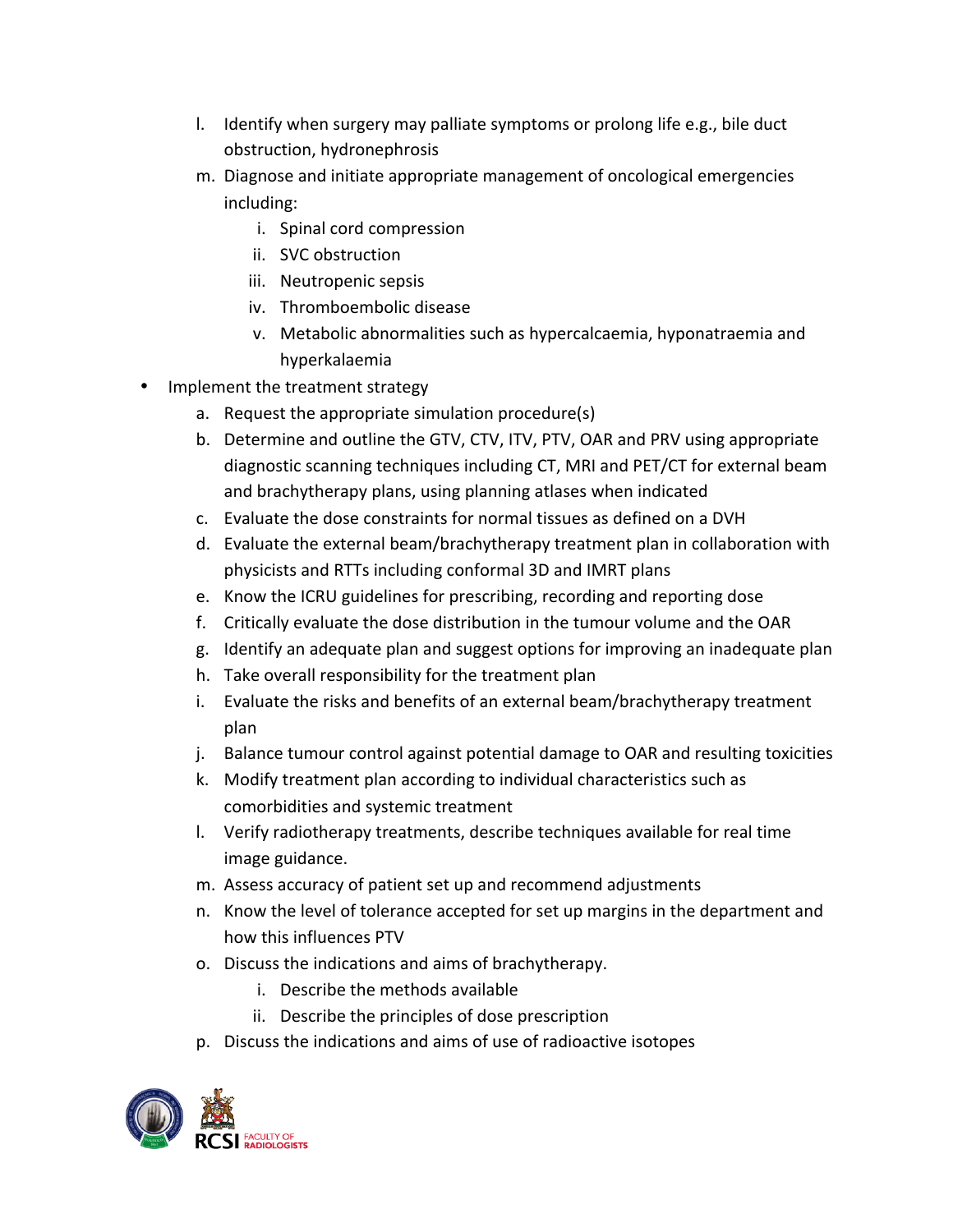- q. Apply radiation protection principles when assessing patients
- r. Assess and manage early radiation reactions in patients receiving external beam, brachytherapy and combined modality treatment
- s. Know the common acute toxicities of systemic therapies when given as single modalities and when combined with radiotherapy
- t. Take clinical responsibility for delivery of radiation therapy
- u. Assess the acute toxicities of systemic therapies combined with radiotherapy and manage them or collaborate with other specialties to do so
- v. Modify treatment to adjust for gaps in treatment using the principles of radiobiology
- w. Evaluate response to treatment using RECIST and other commonly used criteria for formally evaluating response
- Manage survivorship
	- a. Develop a long term strategy for follow up of the patient
	- b. Discuss modification of lifestyle factors as appropriate
	- c. Construct a plan for patient specific rehabilitation
	- d. Take a focused history to diagnose the common psychological sequelae following a cancer diagnosis and treatment for cancer, manage them or refer appropriately to other specialties
	- e. Take a focused history, undertake a careful clinical examination and order relevant investigations to diagnose long-term toxicities from cancer therapies including secondary malignancies and multiple cancers
	- f. Discuss the options for managing these and implement them or refer appropriately to other specialties
	- g. Discuss the physical and psychological impacts of surgery at a basic level
	- h. Identify patients who may benefit from surgical procedures to ameliorate these e.g., resiting of a stoma
	- i. Discuss the role of surgery in improving function, ameliorating deformities and improving cosmesis including treatment for long term toxicities from radiation therapy
- Manage patients with relapsed disease
	- a. Take a focused history, perform a careful clinical examination and request relevant investigations to diagnose relapsed disease
	- b. Evaluate the possible management strategies taking into account the factors related to the cancer including whether there is a possibility of curative

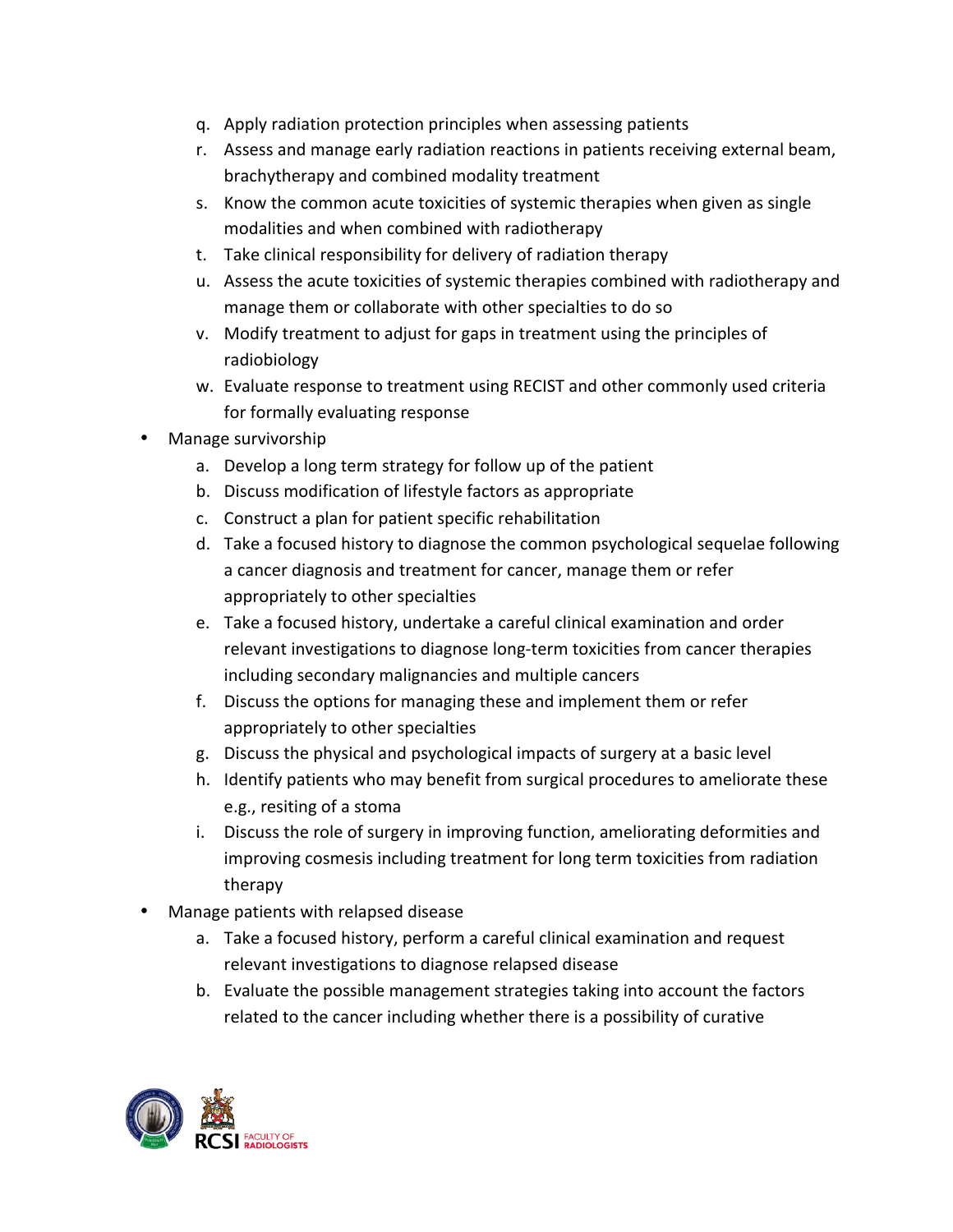treatment, the patient's goals, their comorbidities and frailty and the adverse effects of the possible options

- c. Discuss the benefits and toxicities of radiotherapy treatment including reirradiation
- d. Describe when surgery may be curative e.g. liver metastasis
- e. Discuss the role and timing of surgery in palliative care
- f. Discuss the role of radiofrequency ablation and cryotherapy in the management of metastases
- g. Discuss the role, benefits and common toxicities of systemic therapies in palliative care and refer appropriately
- h. Implement the radiotherapy treatment strategy
- i. Recognise when radiotherapy, systemic therapy and surgery are not indicated
- j. Discuss the role of palliative care in the management of the patient
- k. Implement treatment to control symptoms or refer appropriately to other specialties

|                      | <b>MAJOR TUMOUR SITES</b>  | <b>LESS COMMON TUMOUR</b><br><b>SITES</b> |
|----------------------|----------------------------|-------------------------------------------|
| <b>BREAST</b>        | <b>Breast Cancer</b>       |                                           |
| <b>THORAX</b>        | Non Small Cell Lung Cancer | Mesothelioma                              |
|                      | Small Cell Lung Cancer     | Tumours of the                            |
|                      |                            | Mediastinum                               |
| <b>HEAD AND NECK</b> | <b>Mucosal Cancers</b>     |                                           |
|                      | Salivary Gland             |                                           |
| <b>SKIN</b>          | Non Melanomatous Skin      | Kaposi's Sarcoma                          |
|                      | <b>Cancer Melanoma</b>     |                                           |

#### **Table 1: tumor sites**

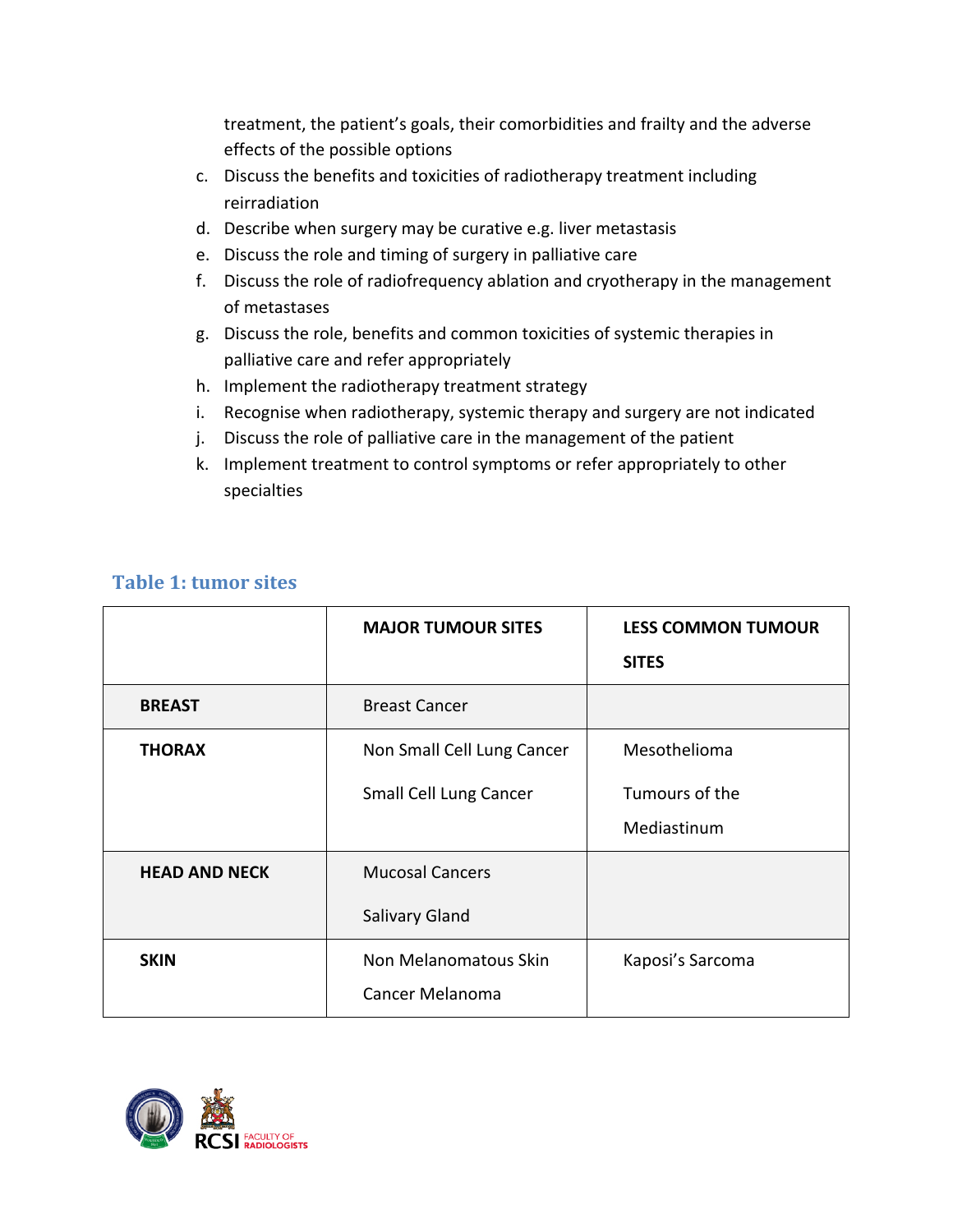|                                                       | <b>MAJOR TUMOUR SITES</b>                                                                                         | <b>LESS COMMON TUMOUR</b><br><b>SITES</b>                                                                                                                                                                 |
|-------------------------------------------------------|-------------------------------------------------------------------------------------------------------------------|-----------------------------------------------------------------------------------------------------------------------------------------------------------------------------------------------------------|
| <b>MALE REPRODUCTIVE</b><br><b>SYSTEM</b>             | <b>Prostate Cancer</b><br>Seminoma of the Testis                                                                  | Non Seminomatous Germ<br><b>Cell Tumours of the Testis</b><br>Penile Cancer                                                                                                                               |
| <b>FEMALE</b><br><b>REPRODUCTIVE</b><br><b>SYSTEM</b> | <b>Cervical Cancer</b><br><b>Uterine Cancer</b>                                                                   | <b>Ovarian Cancer</b><br><b>Vulval Cancer</b><br><b>Vaginal Cancer</b><br><b>Gestational Trophoblastic</b><br><b>Disease</b>                                                                              |
| <b>URINARY TRACT</b>                                  | <b>Bladder Cancer</b>                                                                                             | Kidney Cancer<br>Cancer of the Ureter                                                                                                                                                                     |
| <b>GASTROINTESTINAL</b><br><b>TRACT</b>               | Oesophageal Cancer<br>Gastric Carcinoma<br><b>Pancreatic Cancer</b><br><b>Rectal Cancer</b><br><b>Anal Cancer</b> | <b>Biliary Tract &amp; Gall Bladder</b><br>Cancers<br>Hepatocellular Carcinoma<br><b>Gastrointestinal Stromal</b><br><b>Tumours</b><br><b>Carcinoid Tumour</b><br><b>Colon Cancer</b><br>Liver Metastases |
| <b>CENTRAL NERVOUS</b><br><b>SYSTEM</b>               | <b>Adult Glioma</b><br>Meningioma                                                                                 | Ependymoma<br>Pineal & Germ Cell Tumours<br><b>Acoustic Neuroma</b>                                                                                                                                       |

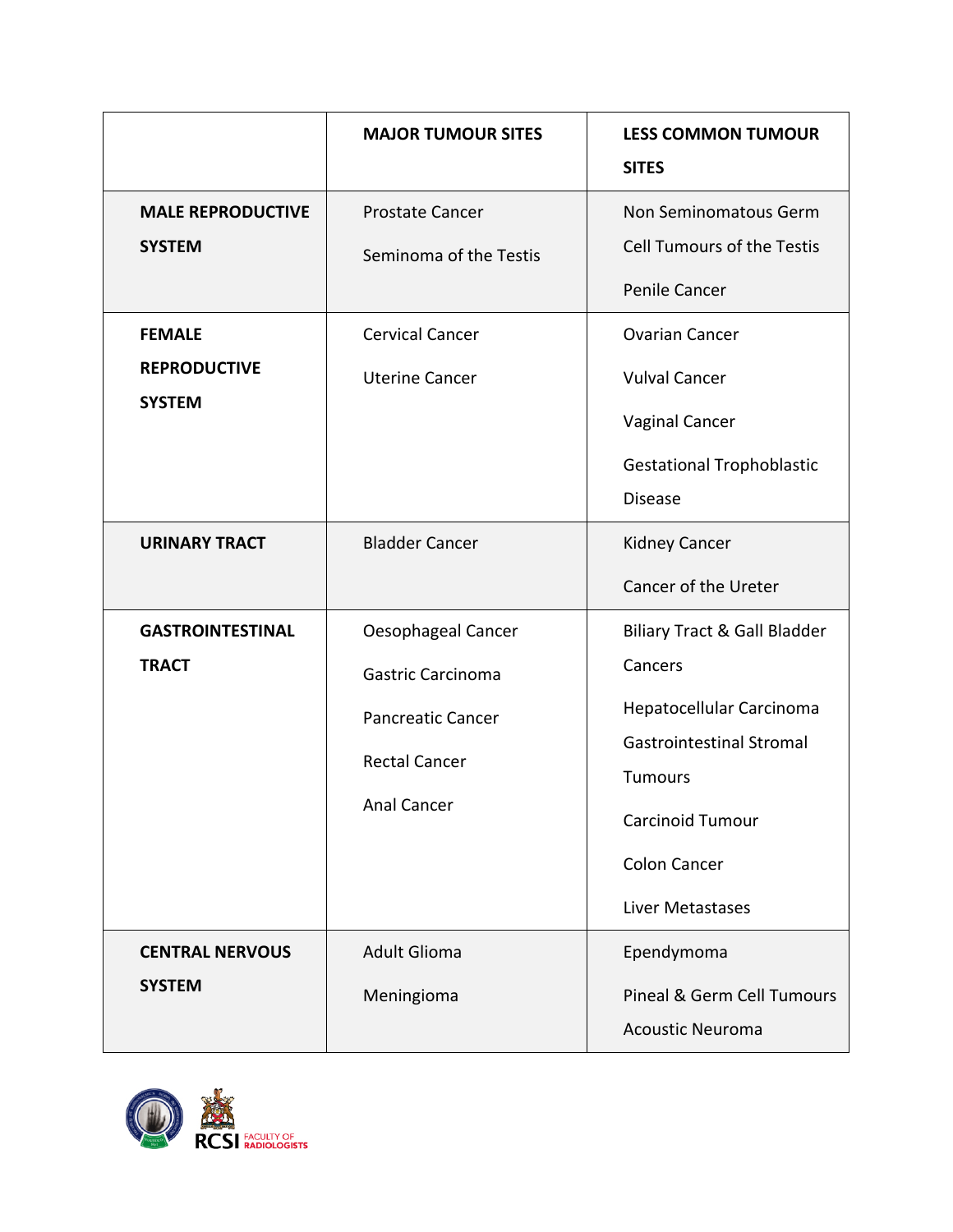|                                                          | <b>MAJOR TUMOUR SITES</b>                                                                                        | <b>LESS COMMON TUMOUR</b><br><b>SITES</b>                        |
|----------------------------------------------------------|------------------------------------------------------------------------------------------------------------------|------------------------------------------------------------------|
|                                                          | <b>Pituitary Tumours</b><br>Medulloblastoma<br>Primitive Neuroectodermal<br>Tumour<br><b>Cerebral Metastases</b> | <b>Cerebral Arteriovenous</b><br><b>Malformations</b>            |
| <b>HAEMATOLOGY</b>                                       | Hodgkin Lymphoma<br>Non Hodgkin Lymphoma                                                                         | Leukaemia<br>Multiple Myeloma                                    |
| <b>MUSCULOSKELETAL &amp;</b><br><b>CONNECTIVE TISSUE</b> | Soft Tissue Sarcoma<br><b>Bone Metastases</b>                                                                    | Primary Tumours of the<br><b>Bone Aggressive</b><br>Fibromatoses |
| <b>PAEDIATRIC</b>                                        |                                                                                                                  | <b>Paediatric Cancers</b>                                        |
| <b>ENDOCRINE</b>                                         | <b>Thyroid Cancer</b>                                                                                            | <b>Adrenal Tumours</b>                                           |
| <b>METASTATIC DISEASE</b>                                | Metastatic Carcinoma of<br><b>Unknown Primary Site</b>                                                           |                                                                  |
| <b>NON MALIGNANT</b>                                     |                                                                                                                  | Non Malignant diseases<br>treated with radiation<br>therapy      |
| <b>PALLIATIVE CARE</b>                                   | <b>Symptom Control</b><br>Quality of Life                                                                        |                                                                  |
| <b>ONCOLOGICAL</b><br><b>EMERGENCIES</b>                 | <b>Malignant Spinal Cord</b><br>Compression                                                                      |                                                                  |

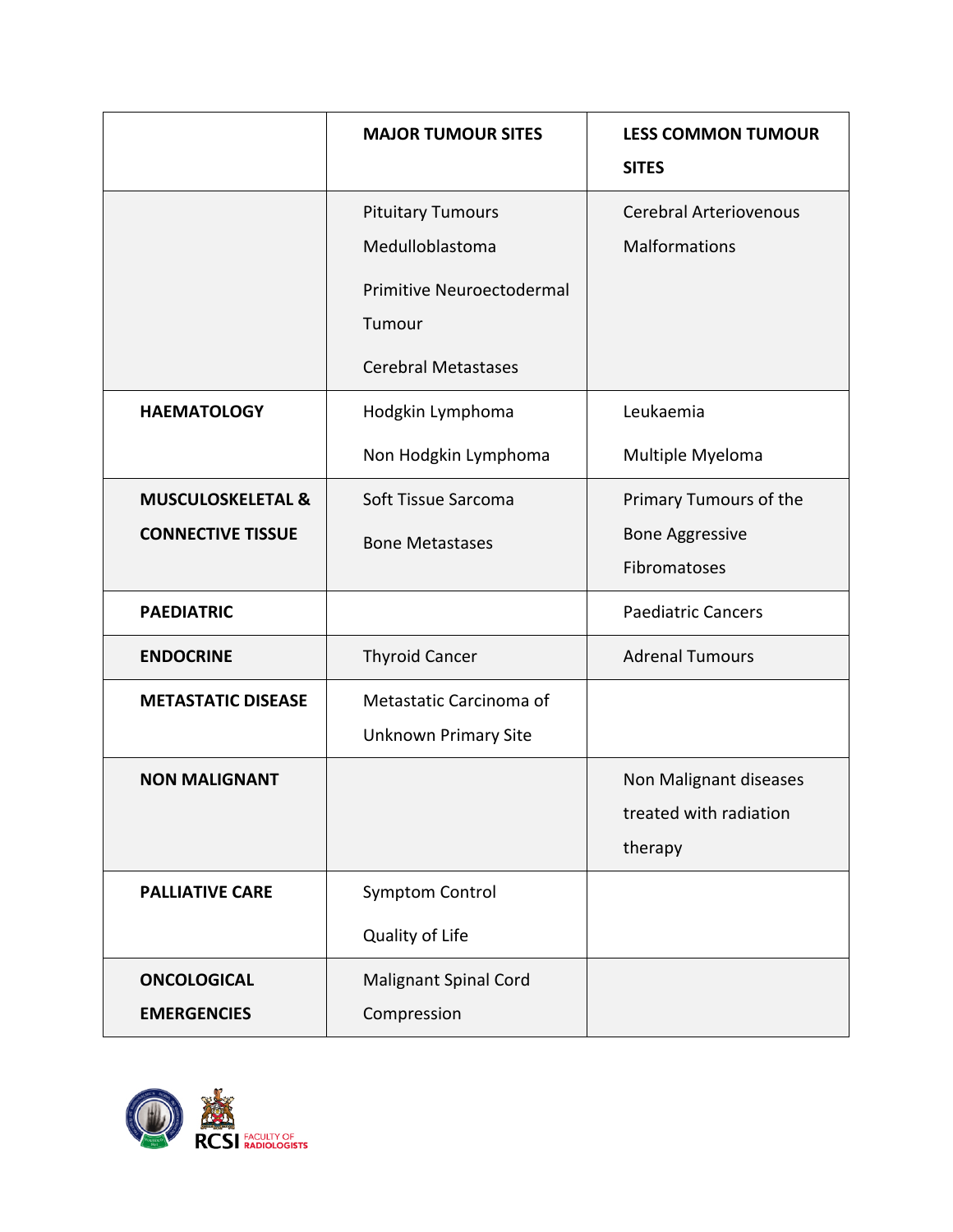| <b>MAJOR TUMOUR SITES</b>                 | <b>LESS COMMON TUMOUR</b><br><b>SITES</b> |
|-------------------------------------------|-------------------------------------------|
| <b>Superior Vena Caval</b><br>Obstruction |                                           |

## **Tumour sites and required level of competency**

#### The level of competency expected varies according to tumour site:

- For major tumour sites, trainees are expected to reach level 4-6 with level 6 in the majority,
- For less common tumour sites, trainees are expected to reach levels 2-3
- Level 1 only in is accepted in certain specific areas like some rare /paediatric tumours, total skin electron treatment, proton treatment

### **Table 1: Level of competency**

| Level 1 | Knowledge                                    | Trainee has knowledge of procedure,    |
|---------|----------------------------------------------|----------------------------------------|
|         |                                              | has not observed procedure in clinical |
|         |                                              | practice                               |
| Level 2 | Observation only                             | Trainee observes a competent           |
|         |                                              | practitioner                           |
| Level 3 | Perform with direct proactive<br>supervision | Supervisor present in the same room    |
| Level 4 | Perform with indirect reactive               | Supervisor is easily available if      |